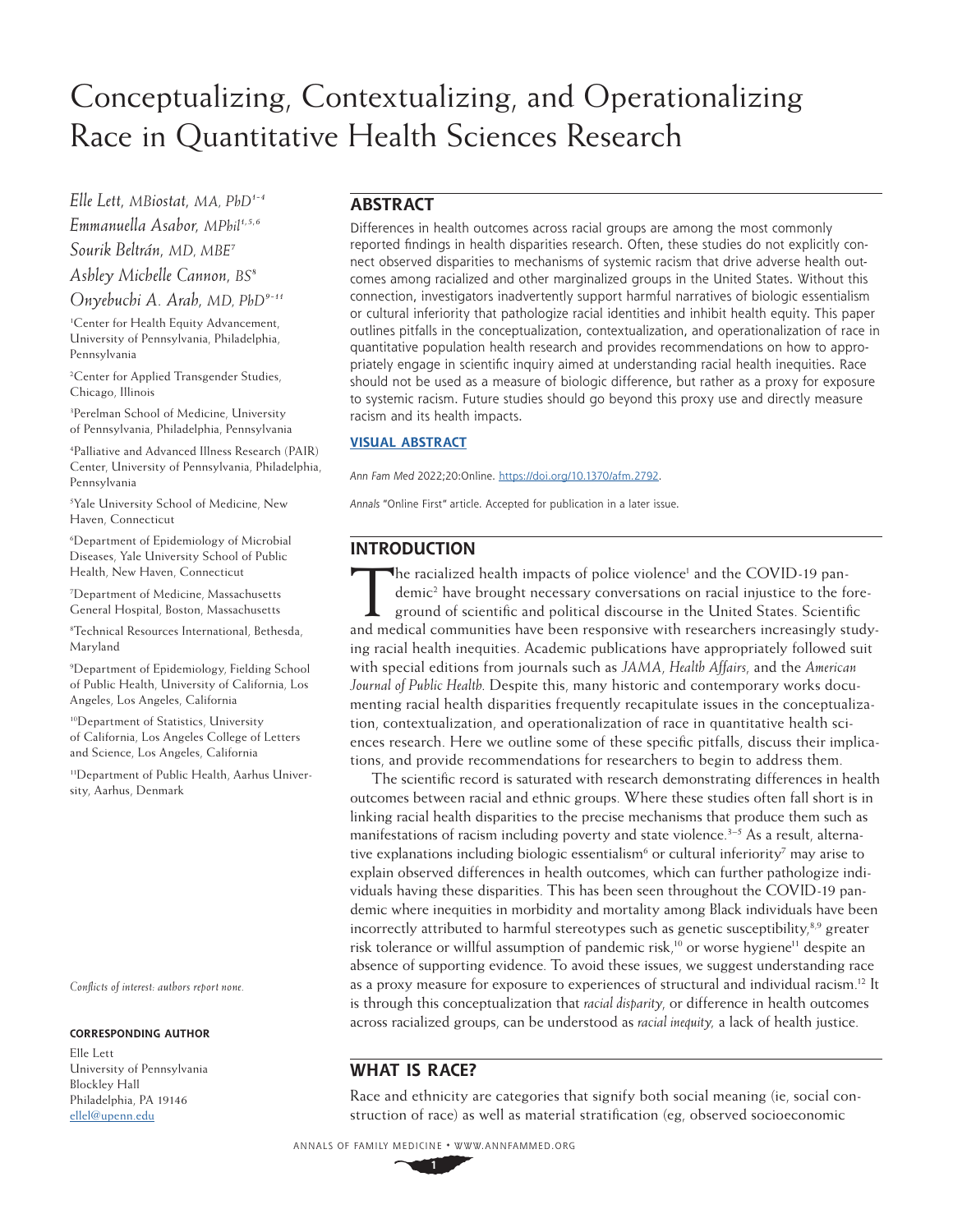differences across race).<sup>13</sup> Before modern understandings of race, Western scholars historically constructed race as purely biologic, extrapolating that phenotypic similarity could determine things like behavior, intellect, and morality.<sup>14</sup> While modern scholars may not explicitly traffic in this savage-civilized dichotomy, many contemporaries continue to "biologitisize" race<sup>15-17</sup> despite overwhelming evidence disputing the biologic meaning or usefulness of race.<sup>18,19</sup>

While race is known to be a poor proxy for biologic or genetic difference, it remains salient because of how it impacts social relations.<sup>[20](https://www.zotero.org/google-docs/?S60izY)</sup> Racialization is the process through which social meaning is assigned to individuals or groups based on shared characteristics such as phenotype, culture, language, nationality, religion, and class.<sup>20</sup> In the United States, racialization leads individuals to be grouped based on these characteristics, thus giving rise to the idea of "minority groups." Racialized individuals are then said to have been "minoritized" (ie, to have been *made* to be a minority) a term which emphasizes the active, and therefore reversible, status of their racialization. In a critical race theory framework, White supremacy is a fundamental component of American society.<sup>[21](https://www.zotero.org/google-docs/?zPHj7k)</sup> Thus, because racism is ordinary and ubiquitous, race takes on value as a proxy for shared experience (rather than biology). For marginalized groups, one dimension of this experience is shared oppression. In other words, while racial categories are not biologically meaningful, they have become an indelible marker for overlapping experiences of racialization as well as the historical, political, and social processes which shape our daily lives. Unfortunately, health disparities research often continues to suggest biologic essentialism as the mechanism behind inequitable health outcomes. We emphasize that an understanding of race that moves from physiologic difference to a particular relationship to structural forces is foundational to high quality health equity research.

# **Conceptualization: Race as a Proxy for Exposure to Racism**

One of the most challenging aspects of the persistent failure to properly study racial and ethnic health is that theoretical resources to aid the process are extensive, including fundamental cause theory,<sup>22</sup> ecosocial theory,<sup>23–25</sup> and the Public Health Critical Race Praxis.<sup>26</sup> In fundamental cause theory, disparities in social conditions associated with race, like income or housing, are understood as the origin of disease because they limit access to health-sustaining resources.<sup>22</sup> In ecosocial theory, forms of discrimination such as racism are understood as societal forces that become biologically embodied through pathways such as social and economic deprivation, thereby causing disease.<sup>[25](https://www.zotero.org/google-docs/?aQ4o61)</sup> In the Public Health Critical Race Praxis, racism's role in the production of social hierarchy is central to health inequity and, therefore, research that does not challenge such hierarchies is seen as counterproductive. [26](https://www.zotero.org/google-docs/?ar3pwg) While each theory carries different assumptions and therefore should be selected to match the specific research question, they all conceptualize race as a proxy for

social stratification achieved through systemic racism and resulting in the inequitable distribution of resources that causes negative health consequences for individuals from racialized groups.

There is no consensus definition of systemic racism, but most articulations emphasize that (1) racism is pervasive and can manifest across all societal domains,<sup>27-29</sup> (2) it is historical with intergenerational effects,<sup>29,30</sup> and (3) it is driven by White supremacy.27,29 Some writers treat systemic racism as synonymous with structural racism. Here we draw a distinction. Systemic racism encapsulates all manifestations of racism which may then be further subdivided to individualized and structural racism. Structural racism therefore refers to the compounding impacts of the cultural norms, policies, laws, and practices that produce racial inequity whereas individualized racism refers to the individual and interpersonal manifestations of racial discrimination (Figure 1).

Among individualized forms of systemic racism, *internalized racism* involves negative self-perceptions as a result of dominant cultural attitudes of racial inferiority. Internalized racism has been linked to depressive symptoms among Black Americans[.31](https://www.zotero.org/google-docs/?QcEvfH) *Interpersonal racism* is race-based discrimination between individuals such as implicit bias or overt racial discrimination. In health care, this may include false assumptions about Black-White physiologic differences in pain tolerance<sup>32</sup> and there-fore underprescribing pain medications to Black patients.<sup>[33](https://www.zotero.org/google-docs/?2UbzD1)</sup>

Here, we define *institutional racism*, or policies and practices within or across institutions of a society that generate racial inequity, $34$  as a subcomponent of structural racism.<sup>27</sup> We conceptualize the primary distinction between structural and institutional racism as scope and temporality—structural racism is a characteristic of an entire society (scope) and includes the downstream impacts of historical policies (temporality) such as redlining or disparate sentencing for crack and powder cocaine.<sup>35</sup> Structural racism also includes intergenerational effects such as epigenetic modifications from preconception or *in utero* trauma<sup>36</sup> as well as historical economic deprivation. In contrast, institutional racism might refer to the practices of a single entity or organization within a society, such as an individual school, company, or health system. Both structural and institutional racism can manifest on different scales including national-, state-, and community-levels (counties, neighborhoods, blocks). The boundaries between these are not rigid, and Figure 1 shows our decomposition of the elements of systemic racism. Individual-level racism is influenced by cultural norms that are established as a result of structural racism at a societal level. Structural and institutional racism at different levels feed back and influence one another (Figure 1). This network complexity mirrors reality: systemic racism is a core component of American society and manifests across all its domains.

## **Contextualization: Identifying Intervention Targets**

Conceptualizing race as a proxy for systemic racism is necessary but not sufficient to ensure high-quality research that

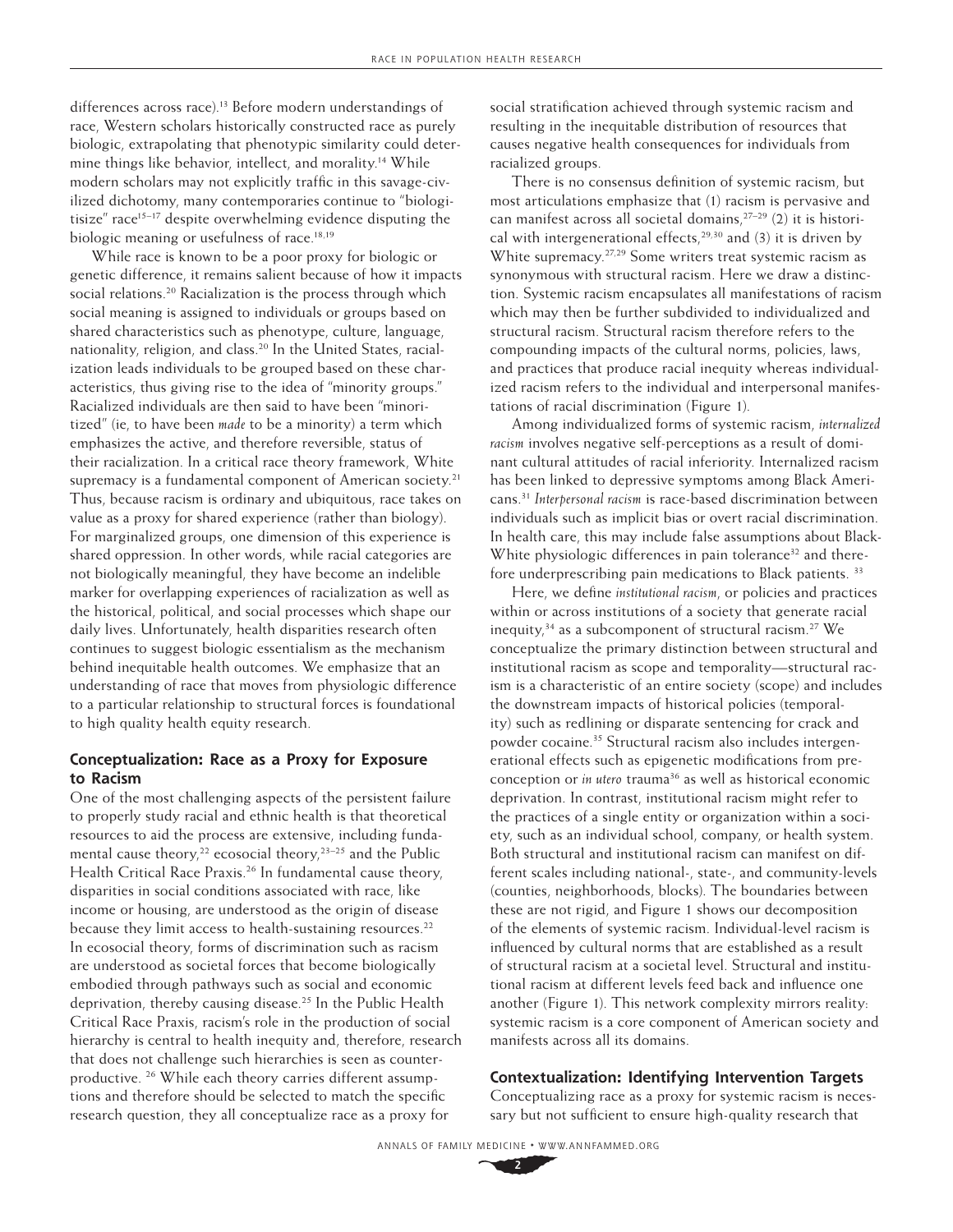

systemic racism, these individuallevel factors are mediators of the relationship between the exposure to systemic racism and health. In this view, factors such as health insurance or level of education serve as points of intervention. Therefore, the additional effect of race that is not accounted for by chosen study measures, is attributable to other unmeasured elements of systemic racism. To that end, more attention should be paid to *contextual factors,* meso to macro forces that both constitute and are reconstituted by systemic racism, such as residential segregation, food availability,<sup>37,38</sup> and built neighborhood environment including green space<sup>39</sup> or proximity to pollutant reservoirs. Additionally, it is important to note that systemic racism is not

health insurance, level of education, or annual income. However, if race is conceptualized as a proxy for

experienced in isolation from other forms of marginalization. Intersectionality is a theoretical framework that is increasingly being recognized as an important tool for health equity research.[28,40](https://www.zotero.org/google-docs/?Wt9UIY) Intersectionality explains how individuals with multiple marginalized identities are subject to interactive mechanisms of oppression.[41,42](https://www.zotero.org/google-docs/?5xC6lH) In this framework, systems of oppression are understood to be interactive and mutually constitutive

advances racial health equity. By definition, systemic racism is ubiquitous and negatively impacts the health of Black, Latine, Indigneous, and other racialized groups through multiple pathways. Bailey et al enumerated some of these pathways, including state-sanctioned violence (police brutality and incarceration), economic deprivation, and environmental injustice, among others.[27](https://www.zotero.org/google-docs/?AWV33e) Because of the numerous ways that racism drives adverse health outcomes, documenting racial inequity itself serves as a preliminary step in identifying populations in need of support. Then, situating inequity in the context of the specific pathways that produce disparate health outcomes is needed to identify context-specific interventions.

It is common practice for quantitative studies to document conditionally independent associations between race and health outcomes as evidence of racial health inequities. In such work, race is often treated as a nonmodifiable factor that has an additional adverse effect on a health outcome after adjusting for other individual-level factors such as

such that a racialized experience is a gendered experience, is also a classed experience, etc. Several transgender population health studies have applied this framework to provide insights to health for multiply marginalized subpopulations (ie, groups that experience multiple forms of marginalization concurrently),[43–45](https://www.zotero.org/google-docs/?96q5p9) and there is a robust literature on methodological approaches for applying this framework.<sup>46-48</sup>

As we reorient ourselves toward estimating the health impacts of systemic racism and other systems of oppression, it becomes difficult to identify appropriate methods for effect quantification. There is active debate between causal inference and social epidemiology about how to improve the estimates of causal effects of social-structural forces such as structural racism[.49,50](https://www.zotero.org/google-docs/?7zREoy) Agent-based models (ABMs) may be a more appropriate approach than traditional causal inference methods because of their flexibility and potential to adapt complex real-world relationships with high fidelity.<sup>[49,51](https://www.zotero.org/google-docs/?qrEoqC)</sup> Rather than having restrictive models of narrow interventions that only impact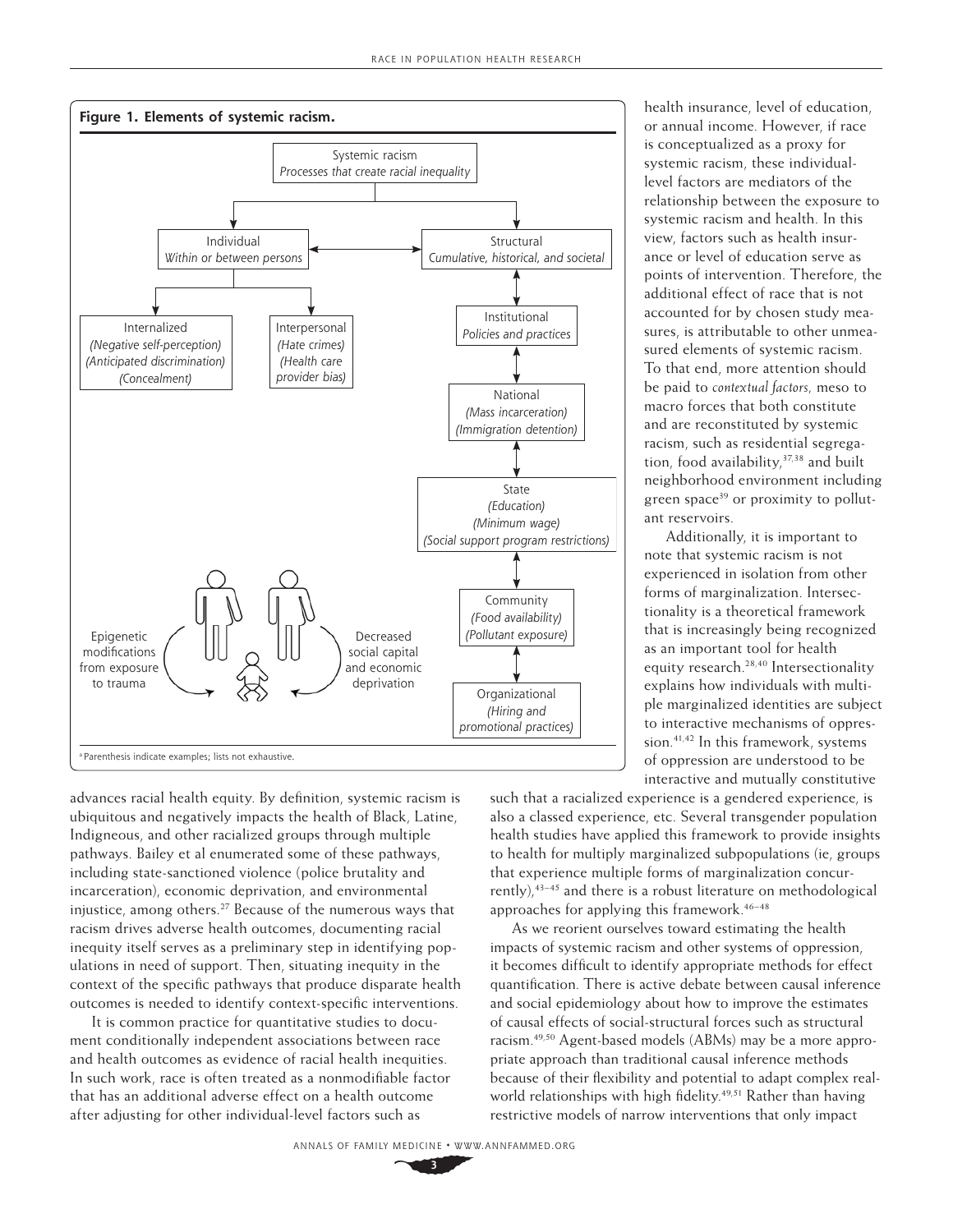1 domain downstream of systemic racism (ie, estimating the causal effect of providing direct economic aid or stable housing), ABMs allow the investigator to "imagine" and *simulate* a world where the multitude of interconnected pathways are perturbed concurrently (ie, simulating the positive intergenerational health impacts of removing multiple components of systemic racism such as income inequity or food insecurity), and where interdependence between individuals (ie, social capital) affect the outcome.<sup>[52,53](https://www.zotero.org/google-docs/?xjSm1Q)</sup> Other approaches are still being developed and this remains a topic of active investigation.<sup>51</sup>

#### **Operationalization: Measuring Race and Racism**

How investigators operationalize race is a combination of the study question and the available data. Depending on how the "race variable" is constructed, it can be used as a proxy for different aspects of systemic racism. For instance, in survey settings, race is normally self-reported, whereas in studies based on electronic health records, an individual's race may be assigned by a health care worker. Neither of these are more or less correct. Rather, they represent different outputs of the same racialization process. While these measures may be similar for an individual, prior work has demonstrated that there can be considerable discordance.<sup>54,55</sup> Self-reported race reflects an individual's understanding of their own racial identity. Therefore, using self-reported race encapsulates the internalized racism component of systemic racism with high fidelity. Experiences of interpersonal racism, however, are more directly related to how members of a society interact with an individual's race. In instances of discordance between self-reported and assigned race (eg, a person who self-identifies as multiracial but is primarily perceived to be White), it is possible that internalized racism and interpersonal racism may have distinct or even opposing health impacts. Similarly, because of the intergenerational impact of structural racism, "familial" race may indicate shared exposure to racism over time, which may manifest distinctly from interpersonal and internalized racism depending on individual race. These delineations are not discrete: the greater the concordance between self-reported, assigned, and "familial" race, the more consistent they are as proxy measures for systemic racism. To make the best use of racial identity as a proxy for exposure to the different elements of systemic racism, it is most appropriate to obtain information about self-reported race, how individuals are perceived or their race is assigned, and their familial racial history. Often, investigators will obtain some aspect of assigned and/or familial race, but best practices for acquiring or using this information have yet to be developed.

The last element to consider with operationalization is interrogating whether race categories meaningfully group individuals by shared experiences with systemic racism. Perhaps the most notable example of this is how the "Hispanic" or "Hispanic/Latine" ethnic group is frequently used in health equity literature. "Hispanic/Latine" designations in medical research frequently treat "Hispanic" identity as an ethnic modifier separate from a person's race. The reason for this is that a person can be "Hispanic" or "Latine" while also belonging to any race or combination of races. Nevertheless, "Hispanic/Latine" people are often referred to and studied as a single demographic category.<sup>56,57</sup> Their health outcomes are analyzed in aggregate and compared with those of other racial groups[.58](https://www.zotero.org/google-docs/?8yOHCn) In the *JAMA* special edition, 3 of 4 original investigations $59-61$  included "Hispanic" as the only ethnic group without further disaggregation. This represents a significant limitation in health equity literature as use of this category often results in the combining of multiple, heterogeneous populations spanning dozens of countries and racial groups as well as highly variable socioeconomic, political, and cultural contexts.

For example, research on "Hispanic health" could refer to groups of impoverished Guatemalan migrant workers of largely Indigenous origins as categorically equivalent to wealthier, Whiter, Cuban US citizens of significantly more European descent. Combining these populations under the category of "Hispanic/Latine" health would at best yield limited utility in describing associated health inequities. At worst, it could hide or erase important differences in health outcomes and potential areas of contextually appropriate intervention.

To address this, we suggest the use of alternative models for understanding "Hispanic/Latine" health that recognize the immense cultural, linguistic, and racial diversity of Latin America. This can be achieved principally through the disaggregation of the "Hispanic/Latine" category by race (particularly prioritizing the identification of Black and Indigenous heritage), country of origin, immigration status, immigrant generation, class, and other key aspects to inform more critical assessments of individuals' risk of bearing systemic harms like racism, poverty, and discrimination.

Many of the limitations discussed in operationalizing race above are circumvented by direct measurement of different aspects of systemic racism. As is true for any exposure in an epidemiological study; using a proxy necessarily introduces measurement error that can introduce bias or reduce the precision in estimates of associations or causal effects. As with theory, there are readily available instruments for measuring interpersonal racism, including the Everyday Discrimination Scale (EDS),<sup>62</sup> Measure of Indigenous Racism Experiences,<sup>[63](https://www.zotero.org/google-docs/?0eK9WC)</sup> and the Asian-American Racism-Related Stress Inventory,<sup>[64](https://www.zotero.org/google-docs/?TyzYvm)</sup> among others. In fact, a recent study used a propensity score weighting approach with the EDS to demonstrate a causal relationship between racial discrimination and depression, cardiovascular disease, and substance use disorder.<sup>[65](https://www.zotero.org/google-docs/?p48FNf)</sup>

Efforts to measure structural racism are ongoing with several different approaches currently implemented in the literature. These approaches can be broadly grouped into 3 categories, (1) measures of individual experiences of racism enacted by institutions, (2) measures that aggregate the laws, policies, and practices that comprise structural racism, and (3) measures that aggregate the downstream effects of structural racism.[66,67](https://www.zotero.org/google-docs/?TXYeGa) For example, in the third category, the state racism index, a composite measure of Black-White segregation and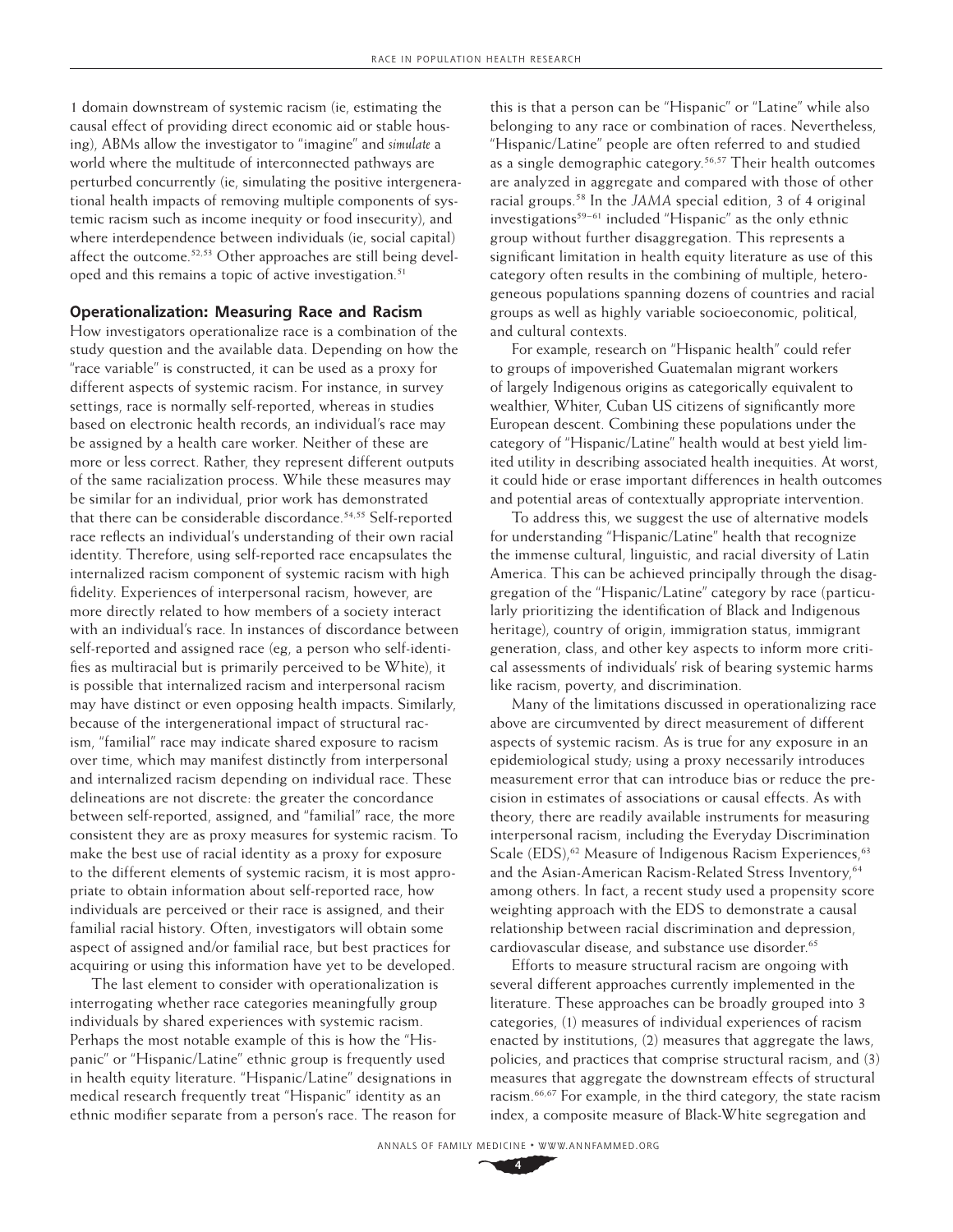economic inequity, has been validated as a predictor of state-level Black-White inequities in fatal police shootings.<sup>[68](https://www.zotero.org/google-docs/?9rCPJh)</sup>

We advocate that observational health inequities research estimate the effect of racism by including direct measures of systemic racism. For interventional studies that seek to reduce racial health inequities there is still a role for stratification by race, however, using measures that estimate baseline exposure to systemic racism will help estimate modification effects of different interventions and determine to what degree and among which individuals an intervention is capable of mitigating the impacts of systemic racism.

# **RECOMMENDATIONS**

# **General Principles**

• Apply appropriate theoretical frameworks: Health inequities are never divorced from the social (between individuals and groups in a society), and structural (policies and laws that bind a society together), context of individuals' lived experiences. Therefore, it is important that studies are framed using a model of how social-structural factors might interact with the disease to produce results that are most salient for achieving health equity.

• Representation and inclusivity: One of the core tenets of critical race theory is that marginalized groups are the source of knowledge<sup>[26](https://www.zotero.org/google-docs/?PLfbR7)</sup>; therefore elevating Black, Latine, and Indigenous scholars to leadership is necessary for conducting research for racial health equity. In addition to realizing the ideals of health equity, meaningful inclusion of racially marginalized scholars will facilitate innovation and enhance work quality leading to more impactful research.<sup>69,70</sup>

• Collaboration and redistribution: It is critical to draw on Black, Indigenous, Latine, and decolonial epistemologies and methodologies to inform public health research. Reimagining canon and who authoritatively crafts knowledge in public health and related fields helps realize the promises of health equity. Community consultants are experts on their own experience, so they represent an important resource for the high-quality research on their communities. Ethical practice remains paramount, and partnering with community consultants includes considering what constitutes ethical remuneration for their expertise.

## **For Studies With New Data Collection**

• Include direct measures of systemic racism (and other relevant forms of systemic discrimination) that are appropriate for your study, rather than only using race as a proxy.

## **Examples/Recommendations**

• Randomized clinical trial piloting referral to palliative care among patients with end-stage renal disease: include survey instrument to assess experiences of interpersonal racism among study participants to appropriately evaluate the effect of the intervention among racial group substrata.

• Quasi-experimental evaluation of the effect of mask

mandates on COVID-19 case-rates: include measures of segregation at the corresponding block group or census tract level.

# **For Studies Using Existing Secondary Data**

• If data limitations do not have granular racial and ethnic data, discuss potential biases or error introduced due to collapsing groups subject to different experiences of systemic racism (ie, Hispanic/Latine) individuals, and future study designs that might address them.

• For conditionally independent associations between race and the health outcome of interest, consider other elements of systemic racism that are not present in the study design as mediators that explain the additional effect. Discuss their impact and potential importance in future study.

• Use existing data resources such as the US Census Bureau (American Community Survey), the Centers for Disease Control and Prevention (Behavioral Risk Factor Surveillance System and National Health and Nutrition Examination Survey [NHANES]) to estimate contextual factors for inclusion in your study.

• For example, NHANES could be used to estimate statelevel food security by race and ethnicity, which may be of interest for studies evaluating cardiovascular outcomes. Though these resources are mostly national-level, there are examples of more granular data generated by advocacy groups and media collaborations that relate to health issues, such as police violence, $71,72$  that can be adapted for study. This also reiterates the importance of the general principles of "representation and inclusivity" and "collaboration and redistribution" and highlights the importance of cross-disciplinary and community consultant expertise.

## **Analytic Considerations**

 $\bullet$  Use causal diagrams<sup>73</sup> to explicate how specific elements of systemic racism may operate in your study. Different components of racism may function as exposures, mediators, moderators (effect-measure modifiers), or confounders depending on the specific intervention of interest and their relationships to study outcome. A causal diagram will allow you to visualize your assumptions, design an analytic strategy for appropriate adjustment for bias, and put interpretation in context.

• When racism is the exposure in health or health care inequities studies, consider investigating synergism and intersectionality between racism and other societal oppressive forces such as sexism, ableism, and xenophobia.

• Avoid collapsing categories when possible (ie, combining Indigenous groups into the "Other Race"—a practice that contributes to *statistical genocide*).74 If your primary analysis requires collapsing due to sample size considerations, report outcome distributions by granular race data and consider nonparametric analytic strategies that are robust to sample size for secondary analyses that avoid erasure of smaller groups. • Do not assume that White is the "default" reference population. Consider comparisons to the overall population or

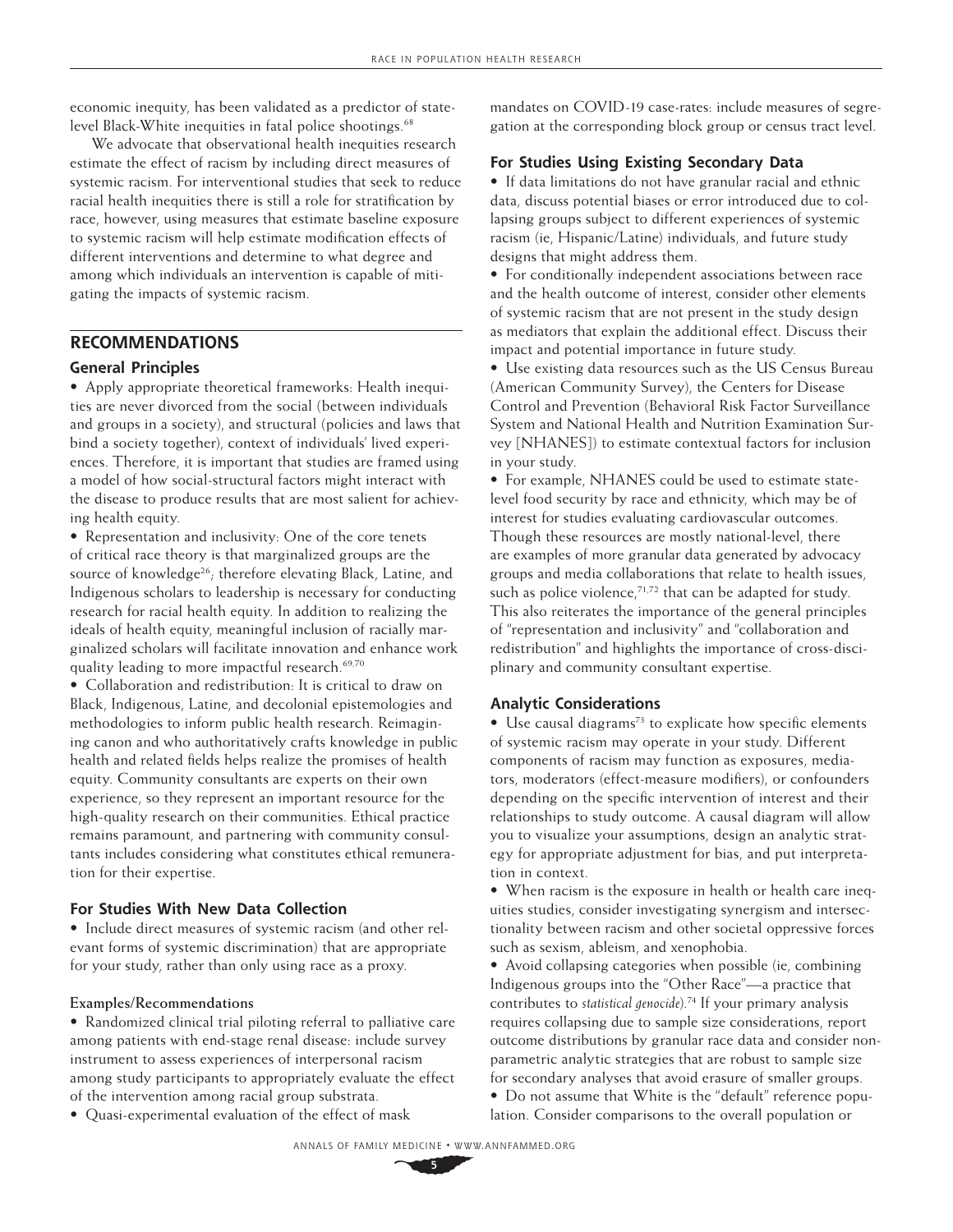other reference groups. Provide explicit justifications for reference groups based on the study question.

# **CONCLUSION**

Race is a proxy for exposure to systemic racism, a multilevel, historical, and ubiquitous societal force that causes adverse health outcomes among racialized persons. To move forward in achieving racial equity we must leave behind antiquated, unsubstantiated, and harmful conceptualizations of race and implement strategies that allow us to estimate the health impacts of systemic racism and ultimately, dismantle it.

#### **[Read or post commentaries in response to this article.](https://doi.org/10.1370/afm.2792)**

**Key words:** racism; race; inequity; disparity; intersectionality; epidemiology; community/public health

Submitted September 7, 2021; submitted, revised, November 23, 2021; accepted November 30, 2021.

**Funding support:** E.A. is supported by the Robert Wood Johnson Foundation Health Policy Research Scholars Program.

**Acknowledgments:** The authors would like to thank the Black Health Scholars Network and the E2 Social Epidemiology Laboratory for their support of this work. The authors would also like to thank Adam Mally for his assistance with figure preparation.

#### **References**

- 1. Cooper HLF, Fullilove M. Editorial: excessive police violence as a public health issue. *J Urban Health*. 2016;93(Suppl 1):1-7. [10.1007/s11524-016-0040-2](http://doi.org/10.1007/s11524-016-0040-2)
- 2. Webb Hooper M, Nápoles AM, Pérez-Stable EJ. COVID-19 and racial/ethnic disparities. *JAMA*. 2020;323(24):2466-2467. 1[0.1001/jama.2020.8598](http://doi.org/10.1001/jama.2020.8598)
- 3. Lee C. "Race" and "ethnicity" in biomedical research: how do scientists construct and explain differences in health? *Soc Sci Med*. 2009;68(6):1183-1190. [10.1016/j.socscimed.2008.12.036](http://doi.org/10.1016/j.socscimed.2008.12.036)
- 4. Jones CP. Invited commentary: "race," racism, and the practice of epidemiology. *Am J Epidemiol*. 2001;154(4):299-304;305-306. [10.1093/aje/154.4.299](http://doi.org/10.1093/aje/154.4.299)
- 5. Chang DC, Oseni TO, Strong BL, et al. The Other Global Pandemic: Scientific Racism. *Ann Surg.* 2021;274(6):646-648. [10.1097/SLA.0000000000005168](http://doi.org/10.1097/SLA.0000000000005168)
- 6. Williams MJ, Eberhardt JL. Biological conceptions of race and the motivation to cross racial boundaries. *J Pers Soc Psychol*. 2008;94(6):1033-1047. [10.1037/0022-3514.94.6.1033](http://doi.org/10.1037/0022-3514.94.6.1033)
- 7. Kendi IX. Stop blaming Black people for dying of the Coronavirus. *The Atlantic*. Published April 14, 2020. Accessed Sep 7, 2021. [https://www.theatlantic.](https://www.theatlantic.com/ideas/archive/2020/04/race-and-blame/609946/) [com/ideas/archive/2020/04/race-and-blame/609946/](https://www.theatlantic.com/ideas/archive/2020/04/race-and-blame/609946/)
- 8. Hamilton J. More questions about racial disparities in COVID-19 outcomes [All Things Considered audio]. National Public Radio. Apr 9, 2020. Accessed Sep 3, 2021. [https://www.npr.org/2020/04/09/831379249/](https://www.npr.org/2020/04/09/831379249/more-questions-about-racial-disparities-in-covid-19-outcom) [more-questions-about-racial-disparities-in-covid-19-outcomes](https://www.npr.org/2020/04/09/831379249/more-questions-about-racial-disparities-in-covid-19-outcom)
- 9. Doubek J. Louisiana Sen. Cassidy addresses racial disparities in Coronavirus deaths. National Public Radio. Apr 7, 2020. Accessed Sep 3, 2021. [https://](https://www.npr.org/sections/coronavirus-live-updates/2020/04/07/828827346/louisiana-sen-cassidy-ad) [www.npr.org/sections/coronavirus-live-updates/2020/04/07/828827346/](https://www.npr.org/sections/coronavirus-live-updates/2020/04/07/828827346/louisiana-sen-cassidy-ad) [louisiana-sen-cassidy-addresses-racial-disparities-in-coronavirus-deaths](https://www.npr.org/sections/coronavirus-live-updates/2020/04/07/828827346/louisiana-sen-cassidy-ad)
- 10. Black health experts say surgeon general's comments reflect lack of awareness of black community. NBC News. Apr 15, 20202. Accessed Sep 3, 2021. [https://www.nbcnews.com/news/nbcblk/](https://www.nbcnews.com/news/nbcblk/black-health-experts-say-surgeon-general-s-comments-reflect-lack-n1183711) [black-health-experts-say-surgeon-general-s-comments-reflect-lack-n1183711](https://www.nbcnews.com/news/nbcblk/black-health-experts-say-surgeon-general-s-comments-reflect-lack-n1183711)
- 11. Gabriel T. Ohio lawmaker asks racist question about Black people and handwashing. *New York Times.* Published Jun 11, 2020. Accessed Sep 3, 2021. [https://www.nytimes.com/2020/06/11/us/politics/steve-huffman-african](https://www.nytimes.com/2020/06/11/us/politics/steve-huffman-african-americans-coronavirus.html)[americans-coronavirus.html](https://www.nytimes.com/2020/06/11/us/politics/steve-huffman-african-americans-coronavirus.html)
- 12. Robinson WR, Renson A, Naimi AI. Teaching yourself about structural racism will improve your machine learning. *Biostatistics*. 2020;21(2):339-344. [10.1093/biostatistics/kxz040](http://doi.org/10.1093/biostatistics/kxz040)
- 13. Smaje C. Not just a social construct: theorising race and ethnicity. *Sociology*. 1997;31(2):307-327. [10.1177/0038038597031002007](http://doi.org/10.1177/0038038597031002007)
- 14. Munyikwa M. Out from the shadows of racist anthropology. *Scientific American* blog. Accessed Sep 5, 2021. [https://blogs.scientificamerican.com/](https://blogs.scientificamerican.com/absolutely-maybe/out-from-the-shadows-of-racist-anthropology/) [absolutely-maybe/out-from-the-shadows-of-racist-anthropology/](https://blogs.scientificamerican.com/absolutely-maybe/out-from-the-shadows-of-racist-anthropology/)
- 15. Tsai J, Cerdeña JP, Khazanchi R, et al. There is no 'African American Physiology': the fallacy of racial essentialism. *J Intern Med*. 2020;288(3):368-370. [10.1111/joim.13153](http://doi.org/10.1111/joim.13153)
- 16. Gower BA, Adele Fowler L, Fernandez JR. Response to Tsai and colleagues. *J Intern Med*. 2020;288(3):371-372. [10.1111/joim.13152](http://doi.org/10.1111/joim.13152)
- 17. Morning A. "Everyone knows it's a social construct": contemporary science and the nature of race. *Sociol Focus*. 2007;40(4):436-454. [10.1080/0038](http://doi.org/10.1080/00380237.2007.10571319) [0237.2007.10571319](http://doi.org/10.1080/00380237.2007.10571319)
- 18. Gannon M. Race Is a social construct, scientists argue. *Sci American.* Accessed Sep 5, 2021. [https://www.scientificamerican.com/article/race-is-a-social](https://www.scientificamerican.com/article/race-is-a-social-construct-scientists-argue/)[construct-scientists-argue/](https://www.scientificamerican.com/article/race-is-a-social-construct-scientists-argue/)
- 19. Cerdeña JP, Plaisime MV, Tsai J. Race-conscious medicine: a response to critique. *Intern Med J*. 2021;51(8):1369-1370. [10.1111/imj.15460](http://doi.org/10.1111/imj.15460)
- 20. Omi M, Winant H. *Racial Formation in the United States*. Routledge; 2014.
- 21. Harris CI. Whiteness as property. *Harvard Law Review*. 1993;106(8):1710- 1791. [https://harvardlawreview.org/wp-content/uploads/1993/06/1707-1791\\_](https://harvardlawreview.org/wp-content/uploads/1993/06/1707-1791_Online.pdf) [Online.pdf](https://harvardlawreview.org/wp-content/uploads/1993/06/1707-1791_Online.pdf)
- 22. Link BG, Phelan J. Social conditions as fundamental causes of disease. *J Health Soc Behav*. 1995;35(Spec No):80-94. [10.2307/2626958](http://doi.org/10.2307/2626958)
- 23. Krieger N. Epidemiology and the web of causation: has anyone seen the spider? *Soc Sci Med*. 1994;39(7):887-903. [10.1016/0277-9536\(94\)90202-X](http://doi.org/10.1016/0277-9536(94)90202-X)
- 24. Krieger N. Theories for social epidemiology in the 21st century: an ecosocial perspective. *Int J Epidemiol*. 2001;30(4):668-677. [10.1093/ije/30.4.668](http://doi.org/10.1093/ije/30.4.668)
- 25. Krieger N. Methods for the scientific study of discrimination and health: an ecosocial approach. *Am J Public Health*. 2012;102(5):936-944. [10.2105/](http://doi.org/10.2105/AJPH.2011.300544) [AJPH.2011.300544](http://doi.org/10.2105/AJPH.2011.300544)
- 26. Ford CL, Airhihenbuwa CO. The public health critical race methodology: praxis for antiracism research. *Soc Sci Med*. 2010;71(8):1390-1398. [10.1016/j.](http://doi.org/10.1016/j.socscimed.2010.07.030) [socscimed.2010.07.030](http://doi.org/10.1016/j.socscimed.2010.07.030)
- 27. Bailey ZD, Krieger N, Agénor M, Graves J, Linos N, Bassett MT. Structural racism and health inequities in the USA: evidence and interventions. *Lancet*. 2017;389(10077):1453-1463. 1[0.1016/S0140-6736\(17\)30569-X](http://doi.org/10.1016/S0140-6736(17)30569-X)
- 28. Bailey ZD, Feldman JM, Bassett MT. How structural racism works racist policies as a root cause of U.S. racial health inequities. Malina D, ed. *N Engl J Med*. 2021;384(8):768-773. [10.1056/NEJMms2025396](http://doi.org/10.1056/NEJMms2025396)
- 29. Lawrence K, Keleher T. Structural racism. Race and Public Policy Conference; Nov 11-13, 2004; Berkeley, California.
- 30. Ford CL, Griffith DM, Bruce MA, Gilbert KL. *Racism: Science & Tools for the Public Health Professional.* American Public Health Association; 2019.
- 31. Mouzon DM, McLean JS. Internalized racism and mental health among African-Americans, US-born Caribbean Blacks, and foreign-born Caribbean Blacks. *Ethn Health*. 2017;22(1):36-48. [10.1080/13557858.2016.1196652](http://doi.org/10.1080/13557858.2016.1196652)
- 32. Hoffman KM, Trawalter S, Axt JR, Oliver MN. Racial bias in pain assessment and treatment recommendations, and false beliefs about biological differences between blacks and whites. *Proc Natl Acad Sci U S A*. 2016;113(16): 4296-4301. [10.1073/pnas.1516047113](http://doi.org/10.1073/pnas.1516047113)
- 33. Sabin JA, Greenwald AG. The influence of implicit bias on treatment recommendations for 4 common pediatric conditions: pain, urinary tract infection, attention deficit hyperactivity disorder, and asthma. *Am J Public Health*. 2012; 102(5):988-995. [10.2105/AJPH.2011.300621](http://doi.org/10.2105/AJPH.2011.300621)
- 34. Jones CP. Levels of racism: a theoretic framework and a gardener's tale. *Am J Public Health*. 2000;90(8):1212-1215. [10.2105/AJPH.90.8.1212](http://doi.org/10.2105/AJPH.90.8.1212)
- 35. Vagins DJ, McCurdy J. *Cracks in the System: 20 Years of the Unjust Federal Crack Cocaine Law.* American Civil Liberties Union; 2006. Accessed Sep 7, 2021. [https://www.aclu.org/other/cracks-system-20-years-unjust-federal](https://www.aclu.org/other/cracks-system-20-years-unjust-federal-crack-cocaine-law)[crack-cocaine-law](https://www.aclu.org/other/cracks-system-20-years-unjust-federal-crack-cocaine-law)
- 36. Yehuda R, Lehrner A. Intergenerational transmission of trauma effects: putative role of epigenetic mechanisms. *World Psychiatry*. 2018;17(3):243-257. [10.1002/wps.20568](http://doi.org/10.1002/wps.20568)

ANNALS OF FAMILY MEDICINE ✦ WWW.ANNFAMMED.ORG **6**